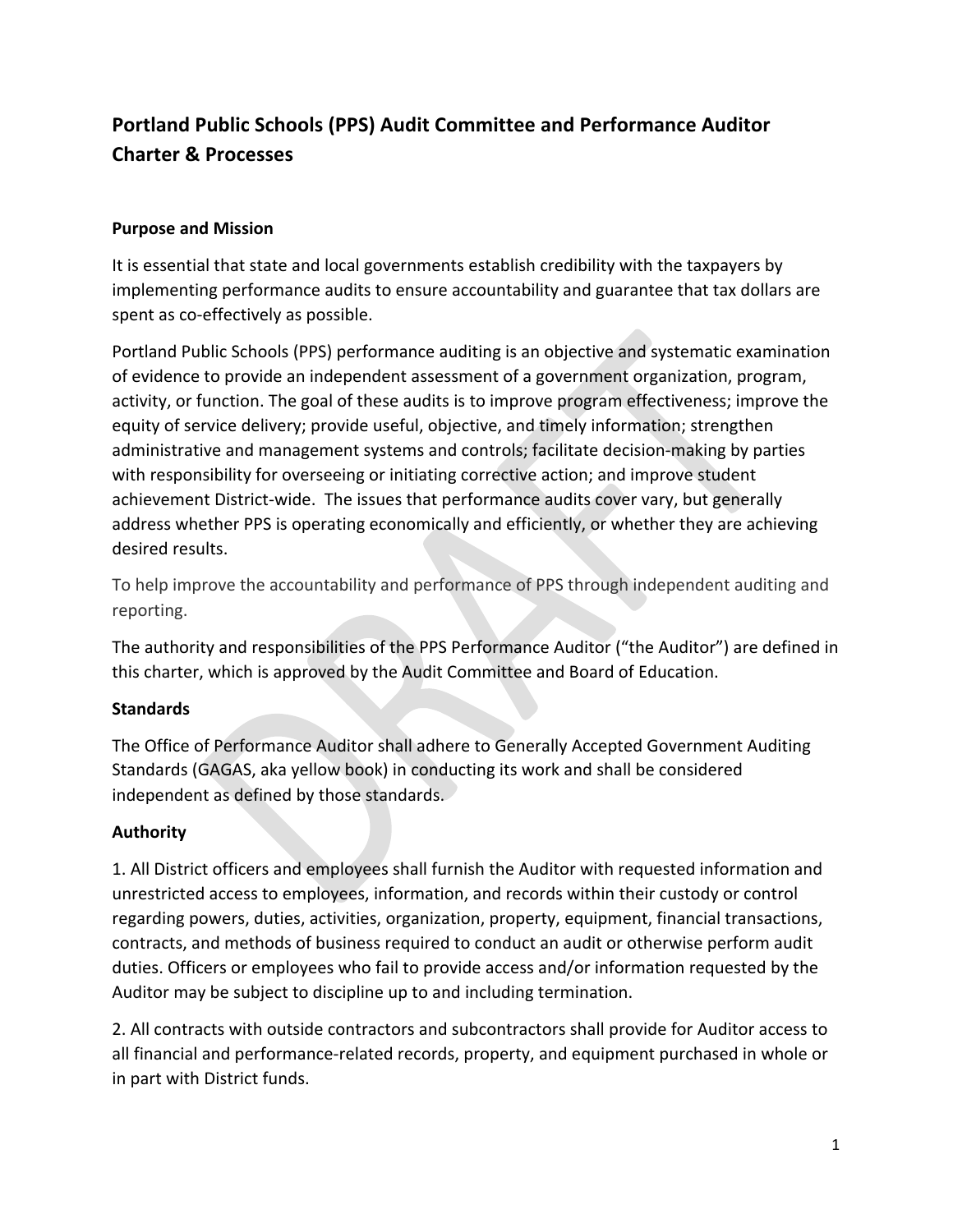3. Allocate resources, set frequencies, select subjects, determine scope of work, and apply the techniques required to accomplish audit objectives for the approval of the Audit Committee.

4. Obtain the necessary assistance of PPS personnel, as well as other specialized services and/or auditors outside PPS.

5. The Auditor shall not publicly disclose any information received during an audit involving matters that are confidential, privileged, or are otherwise exempt from disclosure under applicable state or federal law. Reporting in such cases may be limited to the Board.

# **Contract Auditors, Consultants, and Experts**

Within budget limitations, the Auditor may obtain the services of Certified Public Accountants, qualified management consultants, or other professional experts as necessary to perform the Auditor's duties. This must be reviewed and approved by the Audit Committee, and the Audit Committee will make a recommendation to the Board of Education.

# **Independence & Objectivity**

The Auditor may provide non-audit services that are not covered by Government Audit Standards, provided that the service does not impair the auditor's independence. Decisions to perform non-audit services will be based on overarching principles:

1. Auditor should not provide non-audit services that involve performing management functions or make management decisions; and

2. Auditor should not audit their own work or provide non-audit services in situations where the non-audit services are significant/material to the subject matter of audits.

3. Auditor should disclose any impairment of independence or objectivity, in fact or appearance, to appropriate parties.

4. Auditor should take necessary precautions to avoid being unduly influenced by their own interests or by others in forming judgment.

# **Responsibility**

1. At the beginning of each fiscal year, the Auditor will submit a proposed annual audit plan to the Audit Committee for review and input. The plan will include the schools, offices, activities, functions, and programs proposed for audit during the year. The Audit Committee will review, consider modifications, and approve the annual audit plan. The Audit Committee will then make a recommendation to the Board of Education.

2. In consultation with the Audit Committee, staff, and all Board members, the Auditor will select topics based on potential cost savings and service improvements; achievement of educational outcomes; potential for disparate outcomes; level of public and school board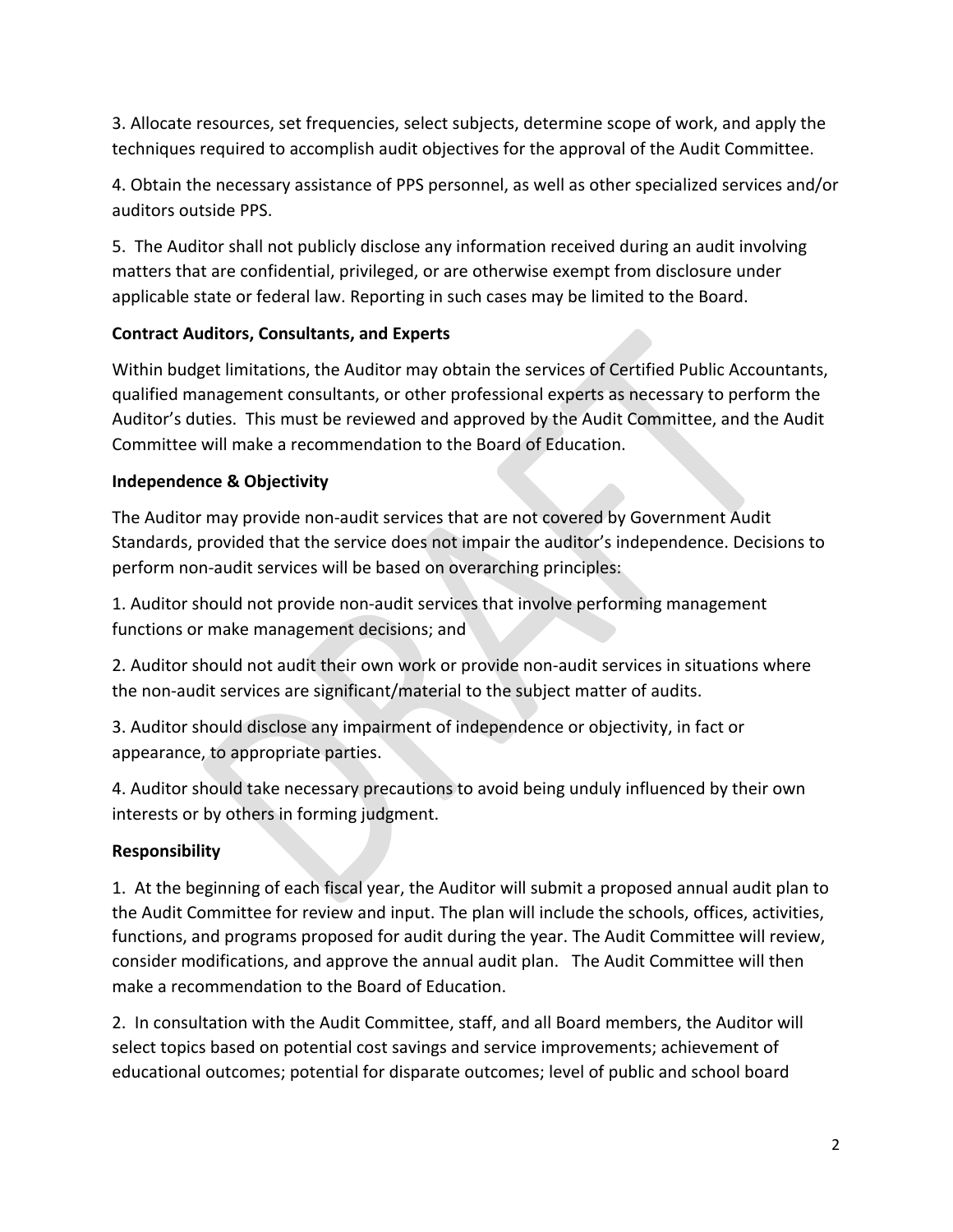interest; evidence of problems or wrongdoing; risk of loss or abuse; and availability of audit staff. 

3. Auditor will communicate to the Audit Committee the impact of resource limitations on the audit plan.

4. Auditor will review and adjust the audit plan, as necessary, in response to changes in PPS' business, risks, operations, programs, systems, and controls.

5. Auditor will communicate to the Audit Committee any significant interim changes to the audit plan.

6. Auditor will follow up on engagement findings and corrective actions, and report periodically to the Audit Committee any corrective actions not effectively implemented.

7. Auditor will ensure trends and emerging issues that could impact are considered and communicated to senior management and the Audit Committee as appropriate.

8. Audit Committee will review all performance audits done by external auditors and make recommendations to the full Board and management about reporting, monitoring, and corrective action plans.

9. The Audit Committee will report a summary of its activities at regular, public meetings of the Board of Education. 

#### **Management Responsibility**

Responsible managers should provide quarterly reports about the implementation of corrective action plans as specified in the plan. Management will be responsible for reporting quarterly updates to the Audit Committee until recommendations are implemented.

The Auditor may request periodic status reports from audited entities regarding actions taken to address reported deficiencies, audit recommendations, and completed action plans.

#### **Student and other confidential records**

The Auditor shall ensure that any records considered confidential under the Family Educational Rights and Privacy Act (FERPA) are protected. Similarly, any communications by individuals to the auditor provided under Oregon Whistle-blower laws will be protected in accordance with those laws.

#### **Report of Irregularities**

If during an audit, the Auditor becomes aware of abuse or illegal acts or indications of such acts that could affect the District, the auditor shall report the irregularities verbally to the Audit Committee and the Superintendent. If the Superintendent is believed to be a party to abuse or illegal acts, the Auditor shall report the acts directly to the Audit Committee chair.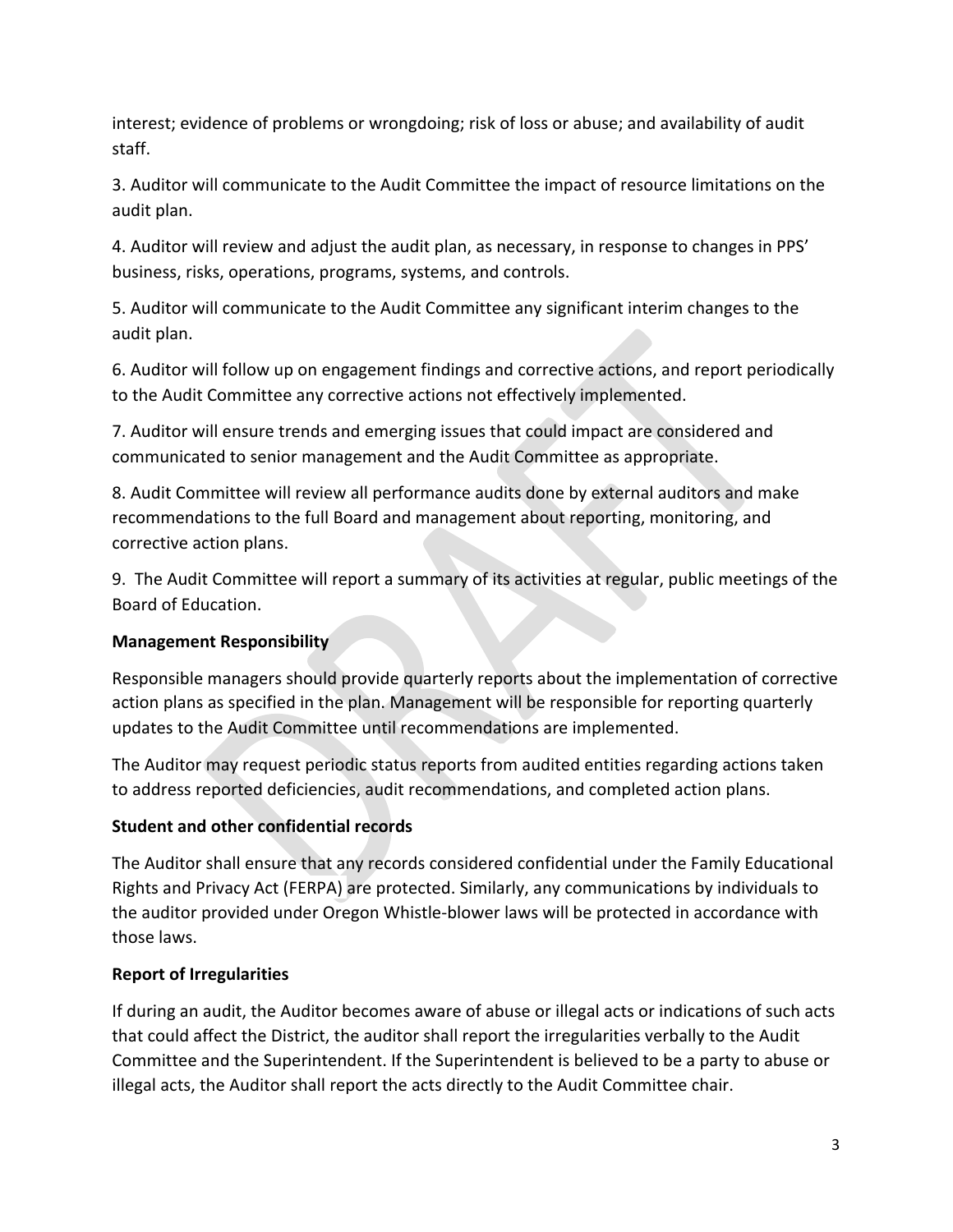#### **Scope of Performance Audit Activities**

The Auditor shall have authority to conduct performance or other audits of all schools, offices, activities, and programs – including contracted programs - to independently determine whether: 

1. Activities and programs being implemented have been authorized by District policy, state law, or applicable federal law or regulations;

2. Activities or programs are conducted efficiently and effectively to accomplish the objective intended by District policy, state law, or applicable federal law or regulations;

3. Activities and programs are being conducted and funds expended in compliance with applicable laws;

4. Revenues are being properly collected, deposited, and accounted for;

5. Financial and other reports are being provided that disclose fairly and fully all information that is required by law, that is necessary to ascertain the nature and scope of programs and activities, and that is necessary to establish a proper basis for evaluating the programs and activities; 

6. Significant key risks are appropriately identified and managed;

7. There are adequate operating and administrative procedures and practices, systems or accounting internal control systems, and internal management controls which have been established by management;

8. Internal controls are working efficiently and effectively;

9. Indications of fraud, abuse, or illegal acts are identified for further investigation;

10. Employees' actions are in compliance with policies, standards, procedures, and applicable laws and regulations;

11. Resources are acquired economically, used efficiently, and protected adequately;

12. Programs, plans, and objectives are achieved through analysis of departmental performance data, performance measures, and self-assessment systems;

13. Quality and continuous improvement are fostered in the PPS' control process;

14. Significant legislative or regulatory issues impacting the PPS are recognized and addressed properly;

15. Best practices are identified and promoted to help PPS achieve desired results.

#### **Views of Responsible Officials**